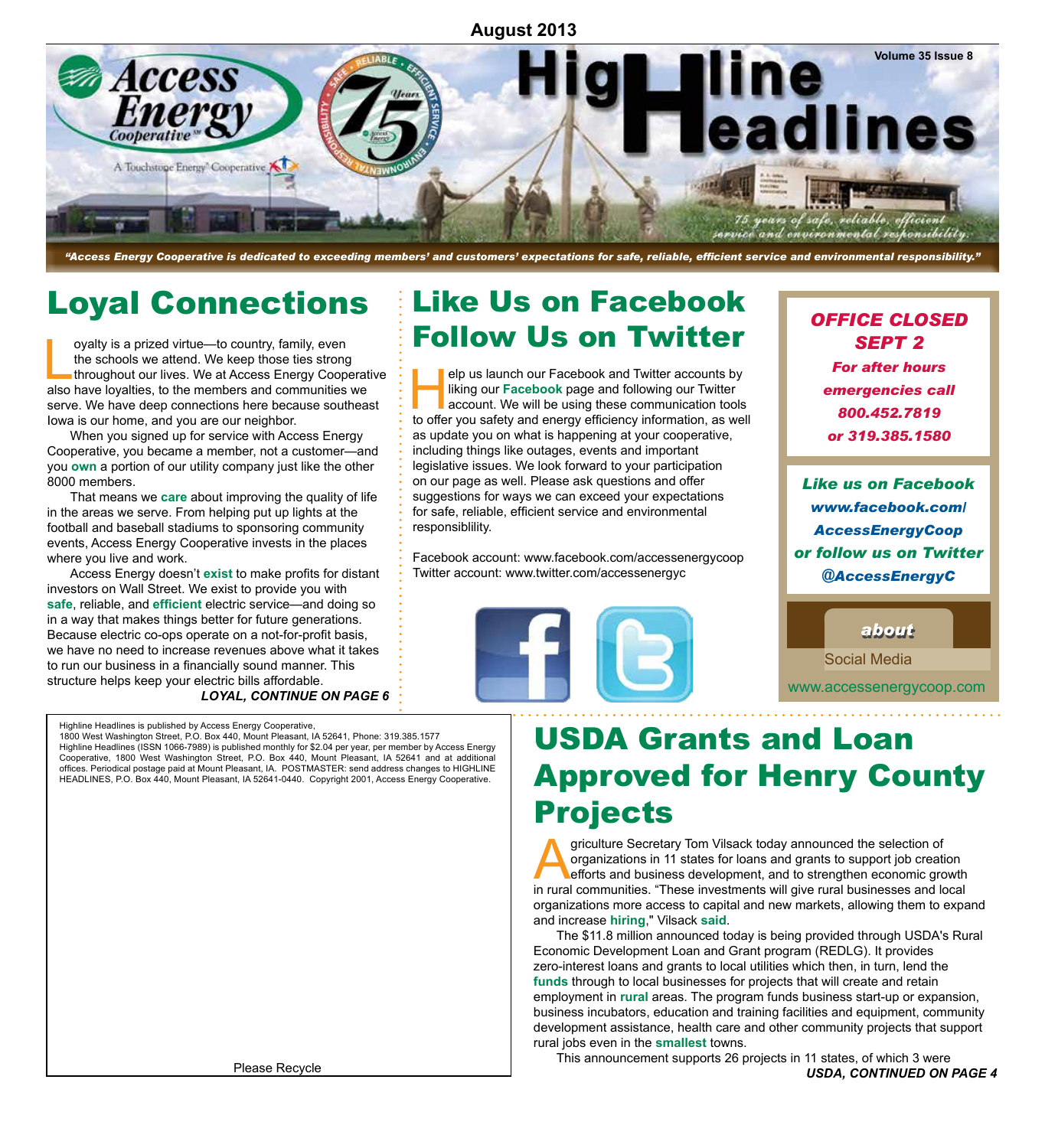### Manager's Corner



### General Manager/CEO Robert Swindell

n July 15th your Cooperative completed its 75th year of providing safe, reliable, efficient and environmental responsible service to our membership. As much fun as it is to look back on our success over the seventy-five years, I am more excited about the prospects of the next seventy-five.

The ongoing maintenance and upgrades to our electric plant are an important activity to maintain the reliability we all need and expect.

Each year we inspect ten percent of our poles, replacing the poles that have reached the end of their useful life. We also maintain our right-ofways on a five-year cycle. On average, we invest almost a half a million dollars on cutting, trimming and spraying our right-of-ways. In addition to these maintenance items, we are in the second year of a ten-year program to replace the remaining sections of line that were built in the 1950's and 1960's.

While we focus on maintaining and enhancing our distribution system, we now are looking ahead to try and anticipate how we supply or generate the power to meet your growing need for electricity. Seventy five years ago a light bulb and water pump were considered cutting edge technology. It's hard to imagine what new technologies we will see in the next decade, let alone in seventy-five years, but I am positive they will require electricity in some form.

We know our traditional source of power: coal, will continue to be under attack from environmental regulations. These regulations will most certainly increase our rates.

At the same time that our cost will

distributed generation, in particular solar, will either stabilize or decline. Our Cooperative owns one of the larger solar arrays in Iowa, so we are becoming very familiar with how they perform. If a significant number get installed in the future, they could very well change the way we operate our electrical system. We currently send power one way, from the generating plants to your meter. If we have a large number of solar systems installed, our system will need to handle electric flows both to and from your home. They may change the way we structure our rates. Our rates now are designed to sell you kilowatt-hours based on our average cost, meaning we charge the same rate on a hot summer day as we do in the middle of a nice autumn night. In the future we may have completely different rates based on the time of year or the time of day.

be increasing, we expect the cost of

Just as we have met the challenges of providing safe, reliable, efficient and environmental responsible service across southeast Iowa for the last seventy five years, I'm confident that we will continue this mission for the next seventy five and beyond.

#### **COOPERATIVE INFORMATION**

**Access Energy Cooperative** 1800 West Washington Street P.O. Box 440 Mount Pleasant, Iowa 52641

**Phone:** 319.385.1577 **Toll free:** 866.242.4232 **Fax:** 319.385.6873

#### **Website:**

www.accessenergycoop.com **Email:** contactus@accessenergycoop.com

#### **HOURS:**

Monday-Friday (closed Saturdays, Sundays, & Holidays) Office: 7:30 a.m. to 4:00 p.m.

Payments can be placed in the dropbox under the flag pole.

**After Hours Emergencies call:** 319.385.1580 or 800.452.7819

Visa and Mastercard accepted.

**General Manager/CEO:** Robert Swindell **Editor:** Kimberly Brumbaugh **Assistant Editor:** Cherity Wibben

#### **Officers and Directors:**

| Marvin Holtkamp                       |                     | District 3 President      |
|---------------------------------------|---------------------|---------------------------|
| Ronald Campbell                       |                     | District 2 Vice President |
| Jerry Barker                          |                     | District 2 Secretary      |
| Larry White                           |                     | District 2 Treasurer      |
| Donald Atwood                         | District 1 Director |                           |
| Joseph Heckethorn District 1 Director |                     |                           |
| Fred Hickenbottom District 1 Director |                     |                           |
| <b>Marvin Newton</b>                  | District 3 Director |                           |
| <b>Victor Pierrot</b>                 | District 3 Director |                           |
|                                       |                     |                           |

### Rural Utilities Service: Still a Great Need for the Nation

s of year-end 2012, electric co-ops had invested more than \$150 billion to build critical infrastructure spanning 75 percent of the United States. This network includes 66,500 miles of bulk transmission lines and 2.5 million miles of distribution lines—42 percent of the nation's total. Co-ops also own all or part of 200 power plants with a combined installed capacity of more than 50,000 MW. These generate roughly 5 percent of U.S. electricity capacity, distribute 10 percent of all kilowatthours sold, employ more than 70,000, and pay more than \$1.4 billion annually in state and local taxes. The linchpin behind these numbers, and the key to helping electric co-ops "keep the lights on" in some of the most sparsely populated and rugged regions of America for more than seven decades, has been a small amount of support through the federal Rural Utilities Service (RUS). Of course, federal assistance for electric utilities is not unique. For-profit, investor-owned utilities (IOUs), receive tax breaks, while city-owned municipal electric systems are able to issue tax-exempt bonds.

Even though Access Energy Cooperative was originally formed using loans from the RUS (REA back then), we are no longer a borrower from the RUS. Access Energy funds all of our activities through private funding. But there are many cooperatives who do still rely on funding from RUS to keep the lights on.

In short, RUS electric loans do not cost taxpayers a single penny. Coupled with strong and innovative management and local, consumer governance, electric cooperatives have used RUS financing to build and maintain electrical networks capable of serving consumers across even the most remote terrain. More importantly, RUS loans have allowed electric cooperatives to keep rates affordable―a significant consideration because household incomes in co-op service territories are 11 percent lower than the **national** average, and one person in six served by co-ops lives in poverty." With electric co-ops anticipating about \$6 billion in capital needs annually over the next five years to upgrade aging infrastructure, connect new consumers, and ensure reliable supplies of wholesale power, Ganley points out that RUS loans will continue to assist co-ops. "The unique, long-standing relationship between electric cooperatives and RUS helps ensure that all Americans, no matter where they may live, have access to a vibrant electric grid able to meet twenty-first century demands."

### **Cooperative** By-laws Available



In compliance with Title VI of the **Civil** Rights Act of 1964, copies of the bylaws of Access Energy Cooperative are available to anyone interested, either members of the Cooperative or the general public, at the reception counter of the headquarters office at 1800 West Washington, Mount Pleasant or by visiting our website at accessenergycoop. com. If you wish a copy of the Cooperative's Bylaws please let us know by calling 866.242.4232.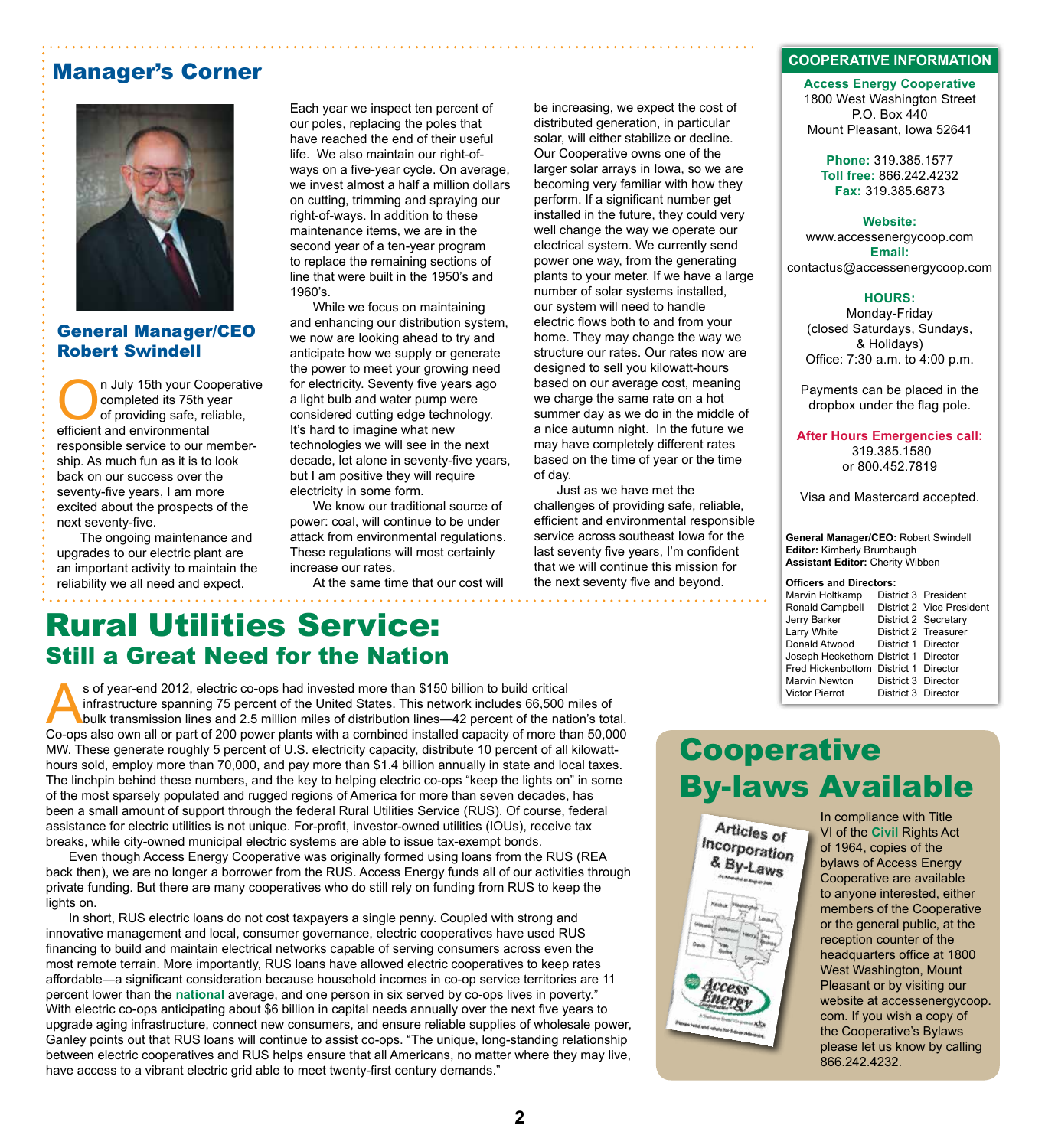## Home Energy Audits

o matter the age of your home, it could benefit from<br>an energy audit. Access Energy Cooperative offers<br>free home energy audits conducted by our energy<br>advisors. But you can get started on your own in finding an energy audit. Access Energy Cooperative offers **free** home energy audits conducted by our energy advisors. But you can get started on your own in finding low-cost solutions that could save money on your monthly electric bill.



First, ask yourself a simple question: Does my home feel drafty and cold in the winter, or stuffy and hot in the summer? If yes, then it probably experiences air leakage. To track down where those spots are, start with the usual suspects—like damaged seals around doors and windows.

If you see daylight or feel air, then apply caulk and weather stripping to keep outdoor air where it's supposed to be. But don't forget spots you might not immediately think of, like **recessed** canister lights and electrical outlets. Outlet insulation kits can be purchased for as little as \$2, and you can fix up your canister lights with some caulk around the edges.

Also look where walls meet the ceiling. Cobwebs mean you've got drafts. Next, peek into the attic and inspect the crawl space or basement for sufficient insulation—how much you need depends on your climate. Check out the insulation calculator from the Oak Ridge National Laboratory at www.ornl. gov/~roofs/Zip/ZipHome.html. Keep in mind insulation won't do its job well if you don't have a proper air barrier working in tandem. That means all joints and cracks must be sealed between your living space and insulation.

Finally, look to your light fixtures. Compact fluorescent lightbulbs (**CFLs**) are up to 75 percent more efficient than traditional incandescent bulbs, and they've come a long way in light quality, design, and affordability. You can purchase CFLs in a variety of shapes and **hues**. They cost more upfront, but you'll make your money back in less than nine months and, after that, they start saving money. Make sure to purchase a CFL that's rated by ENERGY STAR, the U.S. Environmental Protection Agency's program that denotes products meeting specific energy efficiency criteria. ENERGY STAR-rated CFLs will typically last 10 times longer than a traditional incandescent bulb producing the same amount of light.

LEDs—light-emitting diodes—are in the next wave of residential lighting. An ENERGY STAR-rated model is estimated to use only a quarter of the electricity consumed by traditional bulbs and can last for 25 **years**. As with many new technologies, the up-front cost for an LED bulb is still much more than even a CFL, but prices are expected to drop as new products are developed.

To learn more about ways to reduce your electric bill, visit www. accessenergycoop.com or call us at 1-866-242-4232 and ask about our free home energy audit program.

*Sources: Magen Howard; EnergySavers.gov, Eastern Illini Electric Cooperative, EnergyStar.gov*

### **How Americans Use Energy**



New data from the U.S. Energy Information Administration shows that heating and cooling still accounts for the largest amount of electricity consumption in American homes. But as we use more and more electronic gadgets, that segment is closing the gap.

*Source:U.S. Energy Information Administration*

## Take Control & Save

## Energy Efficiency Rebates & Programs

### **Energy EFFICIENT Appliances**

|  | * Water heater (Electric only; At least 90% efficient) \$100 |  |
|--|--------------------------------------------------------------|--|

#### **Heat Pumps**

- **\* Air to Air Source at least 16.5 SEER (w/Elec. Resist.).... \$100 per ton**
- **\* Mini-Split Air Source at least 16.5 SEER ......................... \$250 per ton**
- **\* Dual Fuel Source at least 16.5 SEER (gas back up)....... \$250 per ton**
- **\* Ground Source at least 19.1 EER**
	- **\* replacing existing ground source unit............................ \$400 per ton \* new & replacing other heat source type......................... \$750 per ton**
- 
- **Alternative Energy Sources............................\$250 per KW \* Capped at capacity. Access Energy Cooperative owns any carbon credits generated.**

#### **Home Weatherization Incentives......Up to \$500 maximum**

- **\* Incentives are available to those who choose to make energy saving improvements recommended by Access Energy Cooperative following a FREE energy audit conducted by us.**
- **\* Improvements must be completed in recommended order by AEC.**

### **business lighting rebate**

- **\* Must have at least 10 eligible fixtures at a commercial, industrial or ag business member's account of Access Energy Cooperative.**
	- **\* Fluorescent T-5 and T-8 lighting systems with electronic ballasts**
	- **\* LED (light emitting diode) and LED exit signs**
	- **\* Occupancy Sensors**
- **\* Bulbs and fixtures must be evaluated by AEC to determine eligibility based on an audit of existing lighting prior to any installation of new equipment. A knowledgeable employee from the business needs to be present to guide AEC through the initial walk-through lighting audit.**
- **\* Total rebate amount is limited to \$30,000 per member per year and will not exceed 40% of the total equipment cost.**

#### **FREE Energy Audits & rebate for improvements**

- **\* Conducted by a qualified Access Energy Representative**
- **\* Blower door test to check for air leaks and gaps**
- **\* Inspect insulation, doors, windows, lighting, appliances, and much more**
- **\* Weatherization improvements suggested at audit are eligible for incentive up to \$500**

### **LOW INTEREST LOANS**

**Access Energy Cooperative has ERC low interest loans available for the cost of materials and labor for energy efficiency home improvements in new or existing structures. For more details see our website.**

> **Specific requirements apply to individual rebates. For more information on rebates, low interest loans or to schedule a free energy audit call 385.1577 or 1.866.242.4232 or visit our website at www.accessenergycoop.com.**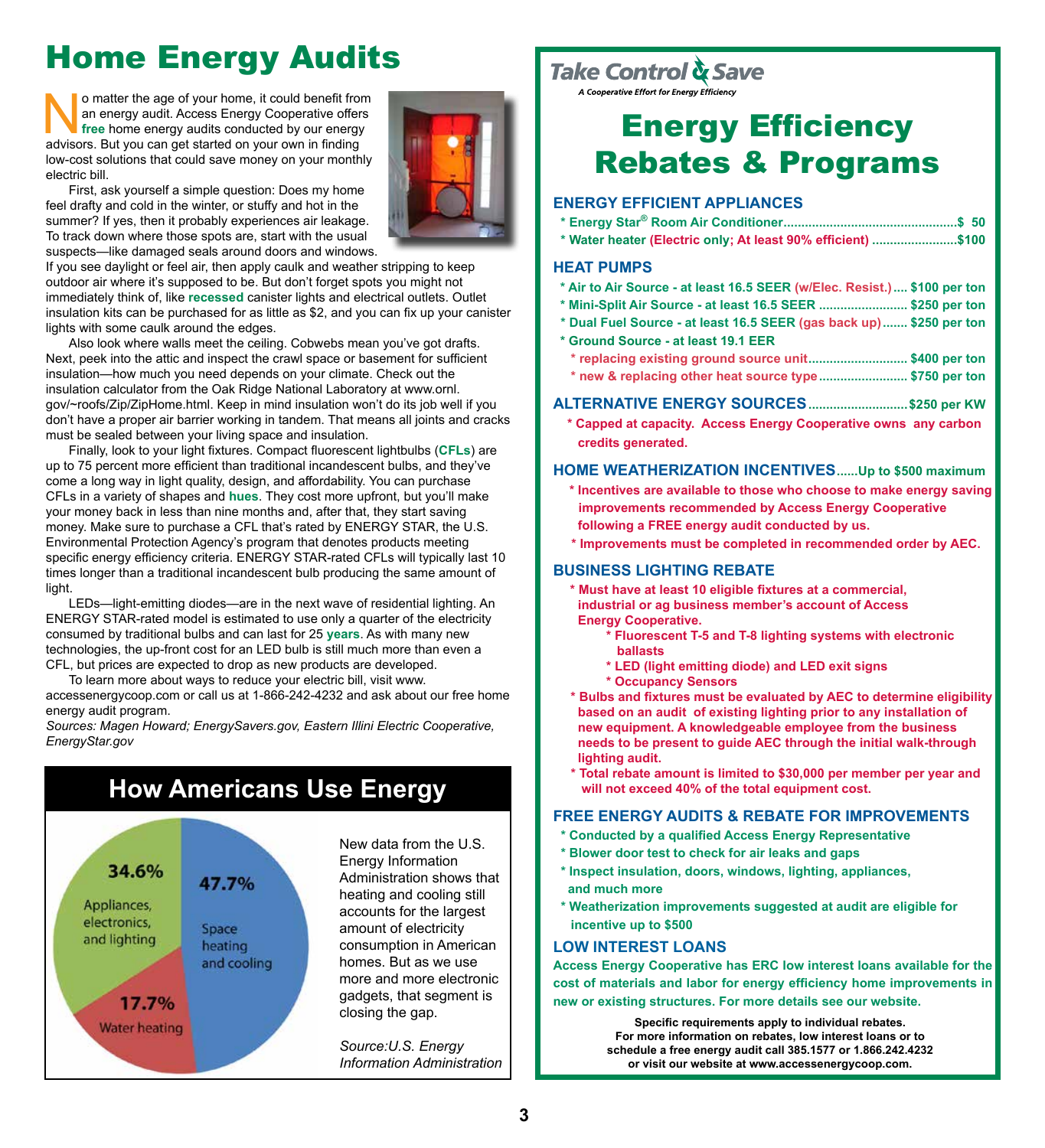## Propane Summer Fill & Pre-Purchase Programs

We are taking orders for<br>
We Summer Fills and<br>
Here is how our programs work: Summer Fills and Pre-Purchase Contracts.

#### **SUMMER FILL**

Take advantage of the current lower prices by having your tank filled now. Pay for it within 10 days after delivery and receive our 10-cent per gallon discount. Program ends August 31st.

#### **PRE-PAY CONTRACT**

This program allows you to control the price you pay for propane from now

through April 1st of next year. To take advantage of this offer, call and tell us how many gallons you want to lock in by September 30th. We offer two payment options:

- Full Pay: Pay for your entire contracted gallon order in 10 days and receive our lowest price.
- 3-Pay: If you prefer, for a small additional cost per gallon, there is the option of paying in **three** consecutive monthly installments.

Call 1-866-242-4232 and talk to one of our Customer Service Representatives for details on any of our programs.



Touchstone Energy® Cooperatives of Iowa sponsoring the lowa State Fair's 4H Exhibits Building

local electric cooperative, the place for innovation, accountability, integrity and commitment to community. Visit our energy efficiency booth

and register to win a gift card.

#### *USDA, CONTINUED FROM PAGE 1*

awarded to projects submitted by Access Energy Cooperative. A \$495,000 loan and \$300,000 grant were approved to create a pass-through loan for the Henry County Health Center to buy equipment for the surgical and medical departments. The fund will create three jobs and help retain 300 positions. Access Energy Cooperative also secured a \$300,000 grant to establish a pass-through loan fund to buy land for the Wayland Industrial Development Corporation's new industrial park.

USDA and Access Energy Cooperative are equal opportunity providers and employers. To file a complaint of discrimination, write: USDA, Office of the Assistant Secretary for Civil Rights, Office of Adjudication, 1400 Independence Ave., SW, Washington, DC 20250-9410 or call (866) 632-9992 (Toll-free Customer Service), (800) 877-8339 (Local or Federal relay), (866) 377-8642 (Relay voice users).

### *What is the Fixed Facilities Charge on my Bill?*

**The fixed facilities charge is a fixed charge for each account based on a rate classification that covers the costs associated with providing a meter and service to the location. It includes costs such as meter installation and maintenance, as well as administration costs. Fixed facilities charges vary by rate class, as they are determined by the costs for each rate class individually according to the expenses that apply to that class of service. The fixed facilities charge is similar to your monthly charge for phone service, cable service, or water service.**

## Access Helps Move House to New Location

Crew members raised the line for a house on Old Highway 34 for it to be relocated just down the road.





Celebrating 75 Years



Still providing safe, reliable, efficient service... because we care.



*Cost to install a pole in 1940 \$27.43*

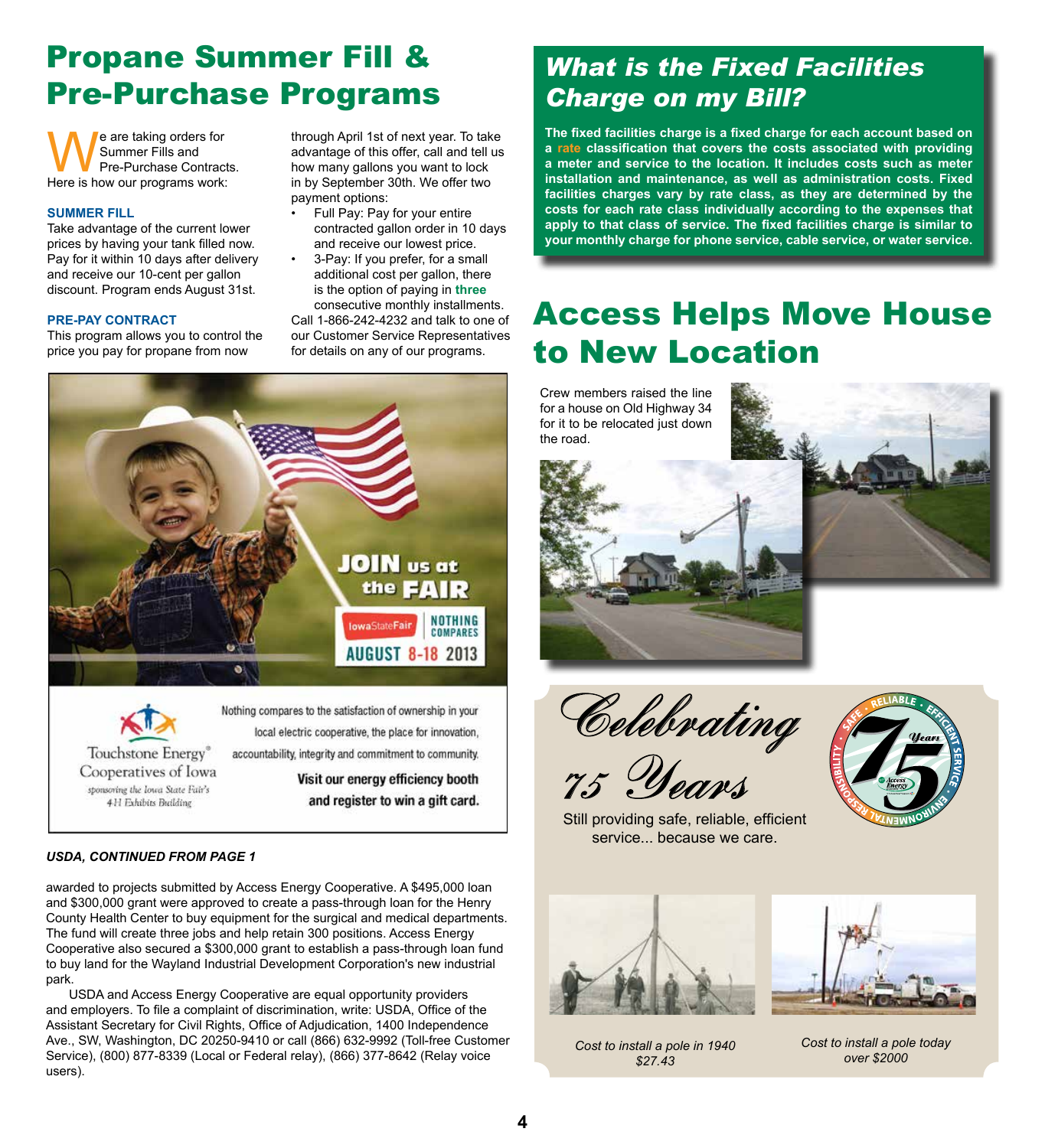### Hydropower: Time-tested Renewable Energy

Today, hydropower provides about<br>80,000 MW of capacity in the Unit<br>States—enough to power more th<br>25 million average homes—and account 80,000 MW of capacity in the United States—enough to power more than 25 million average homes—and accounts for about 75 percent of all renewable electricity used by co-ops.



But how does it work? Simply, hydropower converts the natural energy of moving water to mechanical energy, using a water wheel or its modern-day equivalent, a turbine, **attached** to a generator.

With highly efficient turbine-generators doing the job formerly performed by water wheels, electricity flows in a number of ways:

- Impoundment: When most people think of hydropower, dams come to mind. By plugging a river and amassing water in a reservoir, its flow (and the resulting electricity) can be better controlled and generated as needed.
- Diversion: Water is channeled away from a river, typically near natural falls, down to generators at the falls' base. This can be done without any visible impact to the natural course of a river. In fact, this kind of generation was used to bring electricity to Buffalo, New York, from Niagara Falls in the late 1800s.
- Pumped storage: This method essentially uses off-peak electricity to make electricity for use during times of high consumption. Two reservoirs are filled, one typically uphill from the other, with an electric pump/generator in between. At night, when demand is low and electricity is less expensive, water from the lower reservoir gets pumped uphill. During the day, when demand for power increases, that water is released down through the generator to make electricity.

More than 600 electric co-ops across the country purchase power from 134 federally owned and operated dams, most of which were built between the late 1930s and early 1960s. Despite the incredible importance of these resources, maintenance has lagged in recent years and created room for improvement.

Electric co-ops are making efforts to address this problem, advocating that the government set aside funds to repair and maintain dams and the turbines inside them. Researchers are also looking to create more efficient and fish-friendly ways of generating hydropower. Careful studies of aquatic environments have given dam operators a better idea of how to simulate a natural river downstream.

A 2012 report from the U.S. Department of Energy (DOE) revealed many of the nation's dams hold untapped power. Roughly 2,500 dams provide conventional and pumped-storage hydropower in the United States. But the vast majority of dams―some 80,000, ranging from 4-ft.to 770-ft. high―are nonpowered. DOE analyzed 54,391 of them.

Locks and dams on the Ohio, Mississippi, Alabama, and Arkansas rivers― facilities owned and operated by the U.S. Army Corps of Engineers―offer the most untapped potential. The top 10 sites alone could provide approximately 3,000 MW.

*Sources: U.S. Department of Energy, NRECA*



## Local Teens Win Trip to Washington D.C.

**Collaire Dupruis of Burlington<br>
and Dayton Elliott of West<br>
Burlington recently particip<br>
in the Flectric Cooperative Youth** and Dayton Elliott of West Burlington recently participated in the Electric Cooperative Youth Tour program in Washington, D.C., sponsored by Access Energy Cooperative They spent six days at our nation's Capitol with 33 peers from Iowa.

Each year in June, an actionfilled week provides **high** school students opportunities to learn firsthand what it is like to be involved in politics, community service and today's pressing issues in the energy industry. Students met their elected representatives in the U.S. House and Senate, saw historic **sites**, and met nearly 1,600 students from across the country who participated in their state's Youth Tour program.

The Electric Cooperative Youth Tour has been a joint effort of local electric co-ops, such as Access Energy Cooperative, their statewide co-op associations such as the Iowa Association for Electric Cooperatives (IAEC), and the National Rural Electric Cooperative Association (NRECA), based in Arlington, Va., for 48 years. "I have learned so much about this great country and have also made a



few amazing friends along the way," said Elliott.

In addition to taking in the sights of the nation's capital, all the state groups convened for National Youth Day, sponsored by NRECA, to learn from public figures and other inspirational speakers. This year's Youth Day agenda included Mike Schlappi, a four-time Paralympic Medallist and two-time world Champion Wheelchair Basketball champion. Schlappi shares his inspiring message for every American, young or old: "Just because you can't stand up, doesn't mean you can't stand out."



Above: Dayton Elliott and Claire Dupruis in Washington, D.C.

Left: 2013 Youth Tour students from Iowa.



### *Tip of the Month* Energy Efficiency

**When shopping for a new appliance, consider lifetime operation costs as well as the up-front purchase price. Refrigerators last an average of 12 years, clothes washers about 11, and dishwashers about 10. Check the Energy Guide label for the appliance's estimated yearly operating cost, and look for ENERGY STAR units, which usually exceed minimum federal standards for efficiency and quality. To learn more, visit EnergySavers.gov.** 

 **Source: U.S. Department of Energy**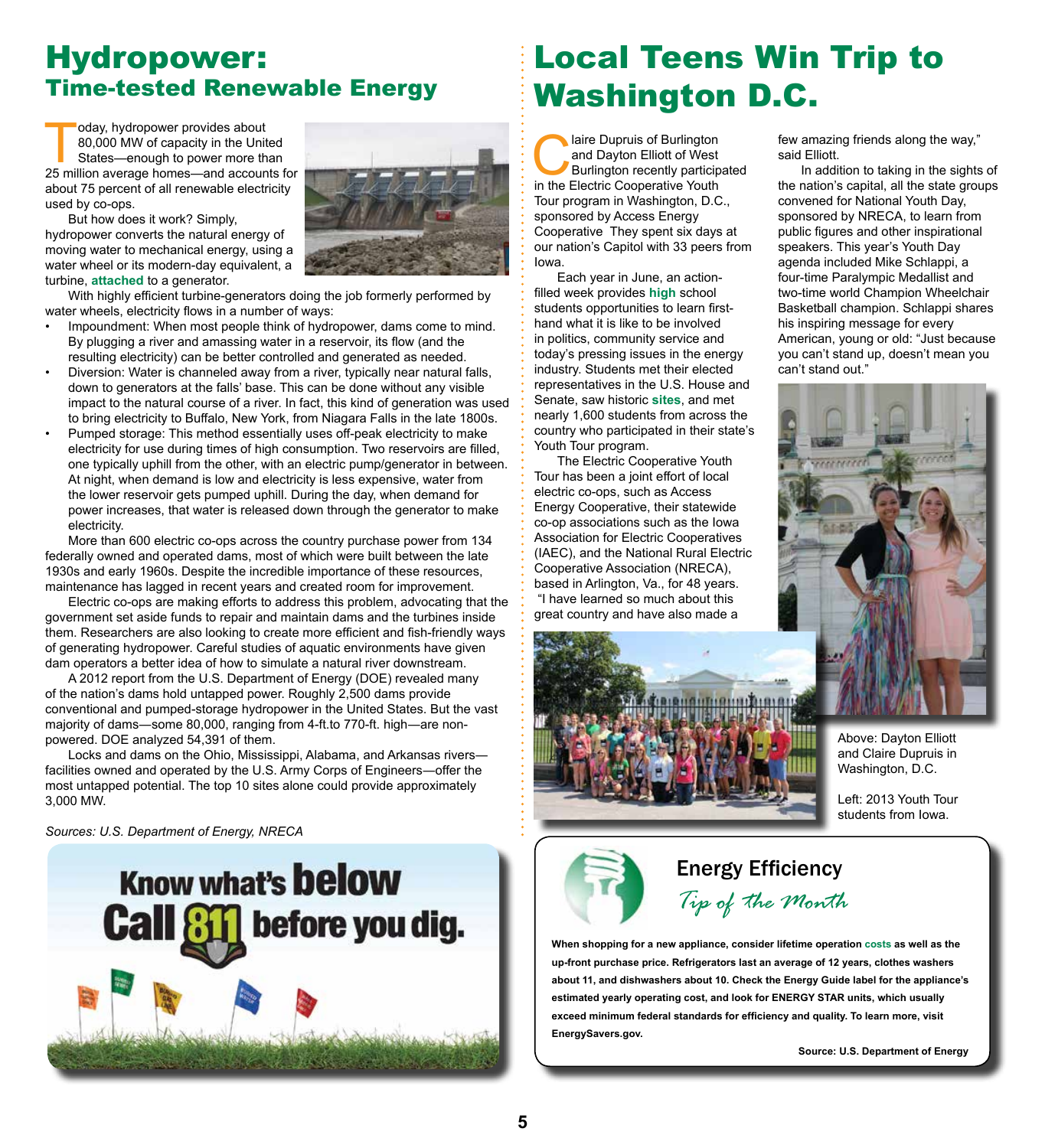## Electrical Safety

The current economic downturn has inspired more homeowners to tackle<br>do-it-yourself projects than ever before. Faced with declining home value<br>and aging properties, homeowners in some cases may choose not to pa<br>the service do-it-yourself projects than ever before. Faced with declining home values and aging properties, homeowners in some cases may choose not to pay for the services of a licensed electrician.

However, most of us don't have the training or experience needed to safely perform electrical work, which increases the risk of injury and electrocution and potentially introduces new dangers. Working with electricity requires thorough planning and extreme care—**cutting** corners can be a costly mistake.

For example, electrical outlets cause nearly 4,000 injuries every year. And each year, more than 19,700 people are hurt by ceiling fans that are improperly mounted or incorrectly sized.

The Electrical Safety Foundation International (**ESFI**) strongly recommends hiring a qualified, licensed electrician to perform electrical work in your home. However, if you decide to do it yourself, consider the following important safety tips:

- Make an effort to learn about your home electrical system so that you can safely navigate and maintain it.
- Never attempt a project that is beyond your **skill** level. Knowing when to call a professional may help prevent electrical fires, injuries, and fatalities.
- Always turn off the power to the circuit that you plan to work on by switching off the circuit breaker in the main service panel.
- Be sure to unplug any lamp or appliance before working on it.
- Test the wires before you touch them to make sure that the power has been turned off.
- Never touch plumbing or gas pipes when performing a do-it-yourself electrical project.
- IMPORTANT: A license is not required for an owner of property performing work on the owner's principal residence, if such residence is an existing dwelling rather than new construction and is not larger than a single-family dwelling, or farm property. New construction of a dwelling would require the electrical work to be performed by a licensed electrician. An inspection would be required for all new electrical installation regardless of whether a license is required.

For more tips on treating electricity with care in the home and workplace, visit www.esfi.org.

#### *Source: Electrical Safety Foundation International*

#### *Loyal, continued from page 1*

We take our jobs seriously, but we also take our community roles seriously, too. That's why we offer scholarships to college-bound students, and send two high school students to Washington, D.C., every summer to learn about history and government, help put up Christmas lights in very small towns, and even help improve public campground facilities.

We don't participate in these activities only because we feel it is nice to do, or even just the right thing to do. We do it because we remain loyal to our members, our neighbors, our home—and a mission to make life better in the areas we serve.

## *The 7 Cooperative Principles*

- **1. Voluntary and Open Membership** Membership in a cooperative is open to **all persons who can reasonably use its services and stand willing to accept the responsibilities of membership, regardless of race, religion, gender, or economic circumstances.**
- **2. Democratic Member Control Cooperatives are democratic organizations controlled by their members, who actively participate in setting policies and making decisions. Elected representatives (directors/trustees) are elected from among the membership and are accountable to the membership. In primary cooperatives, members have equal voting rights (one member, one vote); cooperatives at other levels are organized in a democratic manner.**
- 3. **Members' Economic Participation** Members contribute equitably to, and **democratically control, the capital of their cooperative. At least part of that capital remains the common property of the cooperative. Members allocate surpluses for any or all of the following purposes: developing the cooperative; setting up reserves; benefiting members in proportion to their transactions with the cooperative; and supporting other activities approved by the membership.**
- **4. Autonomy and Independence Cooperatives are autonomous, self-help organizations controlled by their members. If they enter into agreements with other organizations, including governments, or raise capital from external sources, they do so on terms that ensure democratic control as well as their unique identity.**
- **5. Education, Training, and Information Education and training for members, elected representatives (directors/trustees), CEOs, and employees help them effectively contribute to the development of their cooperatives. Communications about the nature and benefits of cooperatives, particularly with the general public and opinion leaders, helps boost cooperative understanding.**
- **6.** Cooperation Among Cooperatives By working together through local, national, regional, and international structures, cooperatives improve services, bolster local **economies, and deal more effectively with social and community needs.**
- **7. Concern for Community** Cooperatives work for the sustainable development of **their communities through policies supported by the membership.**

### Respecting Your Privacy & Confidentiality

t Access Energy Cooperative, we<br>recognize that a key element of the<br>member/cooperative relationship is<br>the trust that you place in us to respect the recognize that a key element of the member/cooperative relationship is the trust that you place in us to respect the privacy and confidentiality of your personal information.

As we continue to be committed to improving and expanding our services and delivery channels, and providing you with the highest quality of service, we recognize our customers' needs and desires to preserve your privacy and confidentiality. While personal information about you is fundamental to our ability to efficiently provide you with quality service, your privacy is also very important to us. **The Information We Collect**

Access Energy Cooperative will receive and retain information about customers through:

- 1. Information we receive from you on applications or other forms;
- 2. Information about your transactions

with us, our affiliates or others; and 3. Information we receive from a consumer-reporting agency.

**The Way We Use Information** Access Energy Cooperative will use a collection of non-public personal information to that which is necessary to maintain and administer financial services. This information will not be shared with outside parties unless:

- 1. The information is provided to help complete a customer initiated transaction (such as reporting agencies, document processing companies, etc.)
- The customer has requested it;
- 3. The disclosure is required by law (e.g. subpoena, investigation of fraudulent activity, etc.)
- 4. The disclosure is required by banking regulation (e.g. Fair Lending Reporting Act, Home Mortgage Disclosure Act).

When customer information is provided to

any of the third parties mentioned above, that third party must agree to adhere to privacy principles that provide for keeping such information confidential.

#### **Limiting Employee Access to Information**

Access Energy Cooperative limits employee access to customer information to those with a business reason for knowing such information. All employees are educated on the importance of confidentiality and customer privacy. Any employee that violates the financial privacy of our customers will be subject to appropriate disciplinary measures and possible termination.

#### **Information Protection Via Established Security Procedures**

Appropriate physical, electronic, and managerial procedures to safeguard and secure information are put in place to prevent unauthorized access, maintain

data accuracy, and to ensure the correct use of information.

#### **Maintaining Accurate Information**

Access Energy Cooperative has established procedures so that our customers' financial information is accurate, current and complete in accordance with reasonable commercial standards. Requests to correct inaccurate information in a timely manner will be responded to in a timely manner. **Questions?**

We at Access Energy Cooperative value our customer relationships. We want you to understand how we use the information you provide us with and our commitment to ensuring your personal privacy. If you have any questions about how Access Energy Cooperative protects your information, please contact us at 1.319.385.1577 or toll free at 1.866.242.4232.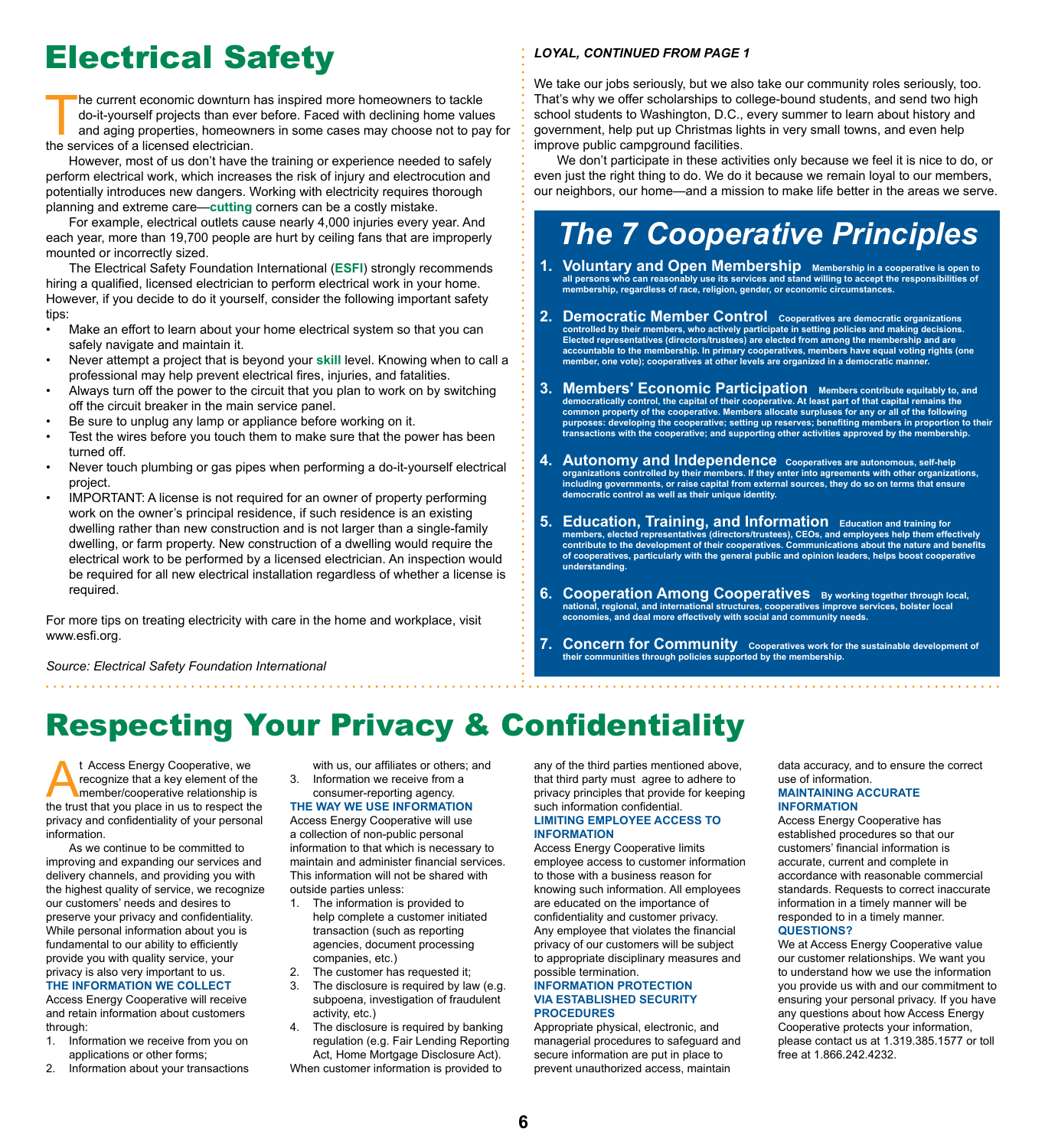### Coop Connections Card Area Discounts

**All American Tree Service, New London Amy Becker Photography, Mt. Pleasant Any Wear Apparel, Mt. Pleasant Bel-Capelli Salon & Tanning, Denmark Bezoni's True Value, Mt. Pleasant Brown's Shoe Fit Co., Mt. Pleasant Curves, Mt. Pleasant Dollar Plus, Inc., Keosauqua Dotty's Sewing Nook, Fairfield Elegance by Design, Ottumwa Freedom Foam Insulators, Fairfield Full Sea Productions, Ottumwa Hotel Manning, Keosauqua Iris City Cleaners & Laundry Company, Mt. Pleasant Ladies Workout Express, Fairfield McDonalds, Mt. Pleasant Misty's Malt Shop, Keosauqua**



**Mount Pleasant Tire & Service, Mt. Pleasant NATEL, Fairfield Oakwood Nursey & Garden Riverbend Pizza & Streakhouse, Keosauqua Salon Pro 34, Mt. Pleasant Shaeffer Memorial Golf Course, Fort Madison Snap-on, Ottumwa The Bronzing Depot Tanning & Beauty Salon, Salem The Full Effect Salon, Fairfield The Guitar Farm, New London The Shear Advantage, Mt. Pleasant Total Connexions, Mt. Pleasant Trendy Looks, Montrose Triage Duct Cleaning, Mt. Pleasant Village Cup & Cakes, Keosauqua Whitetail Country Estates, Washington**

## Practice Safety with Gasoline Dispensing Facilities

The Mational Electrical Code shows the requirements your farm wiring system<br>The National Electrical Code shows the requirements your farm wiring system location of the gasoline dispensing facilities on the farmstead in relation to the meter pole or farm buildings.

The National Electrical Code shows the requirements your farm wiring system should follow. One section of the wiring code covers the requirements for electrical equipment and wiring for all voltages in locations where fire or explosion hazards may exist due to flammable gases or vapors, flammable liquids, etc.

Because of the hazard that exists in the vicinity of gasoline dispensing

The end of the dispensing nozzle should not be within 3 feet of the meter pole. If the commission personnel check Access Energy's electric lines and find a

violation of this requirement, we have no choice but to disconnect your electricity until the hazard is corrected.

In addition to these location requirements, please make sure your gasoline dispensing facilities are electrically bonded to the electrical ground of the farm wiring system. Install a ground rod at your gasoline tank and connect the tank to the ground rod and to the farm wiring ground.

#### facilities, and especially the hazard to Access Energy Cooperative personnel wherever there is a possibility of electric sparks or arcing igniting flammable vapors, the commission is suggesting that electric utilities not permit the installation of meter poles or service entrances within 20 feet of a gasoline dispensing barrel or tank, or within three feet of any point that could be reached by a gasoline dispensing nozzle. In addition, it is recommended that existing installations with less than the required clearances be modified to provide the required clearances.

For Access Energy to change the location of existing meter poles would be quite costly. Therefore, we are asking every member to check to make sure their gasoline dispensing facilities are located 20 feet from the meter pole.